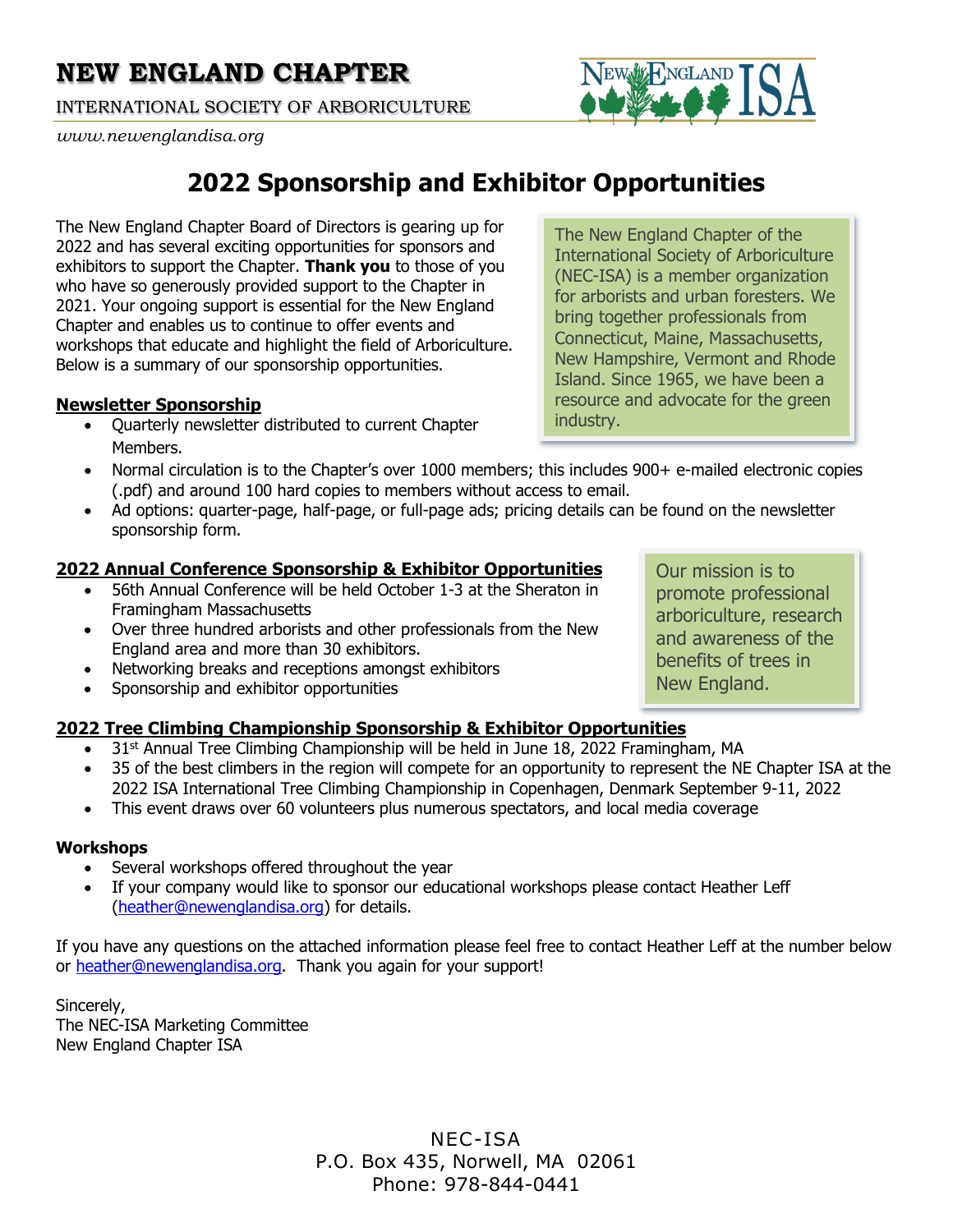INTERNATIONAL SOCIETY OF ARBORICULTURE



## <span id="page-1-0"></span>**Newsletter Sponsorship**

The New England Chapter of the International Society of Arboriculture's Newsletter is a quarterly publication. Our members rely on our newsletter for information on the latest news about the tree care industry in New England and around the world.

**Readership:** Normal circulation is to the Chapter's over 1000 members; this includes 900+ e-mailed electronic copies (.pdf) and around 100 hard copies to members without access to email.

**Website Link:** Option for listing on our **[newsletter page](https://newenglandisa.org/news/newsletters)** on our website

**When are ads due? When will they run? Issue Due Date Run Date** Winter 1/15 2/1 Spring 3/15 4/1 Summer 6/15 7/1 Fall 9/15 10/1

**Ad options:** quarter-page, half-page, or full-page ads.

| <b>2022 Newsletter Advertising Rates</b>                 |             |               |  |  |
|----------------------------------------------------------|-------------|---------------|--|--|
| <b>Sponsorship Level</b>                                 | <b>Cost</b> | <b>Choice</b> |  |  |
| Advertising in Newsletter $-4$ issues full-page          | \$800.00    |               |  |  |
| Advertising in Newsletter $-$ 4 issues $1/2$ page        | \$400.00    |               |  |  |
| Advertising in Newsletter $-4$ issues $\frac{1}{4}$ page | \$200.00    |               |  |  |
| NEC-ISA Website Links (for one calendar year)            | \$150.00    |               |  |  |

Space in our newsletter is limited and is reserved on a first come, first served basis. If you have any questions, please feel free to contact Heather Leff at the number below or [heather@newenglandisa.org.](mailto:heather@newenglandisa.org) Thank you again for your support!

|                                                                                  |  |                      | Please return this entire page along with your form of payment. |
|----------------------------------------------------------------------------------|--|----------------------|-----------------------------------------------------------------|
|                                                                                  |  |                      |                                                                 |
|                                                                                  |  |                      |                                                                 |
|                                                                                  |  |                      |                                                                 |
|                                                                                  |  |                      |                                                                 |
| Email: Circle: Cell or Landline)                                                 |  |                      |                                                                 |
| <b>FORM OF PAYMENT</b><br>Total Amount Enclosed: _______________________________ |  |                      |                                                                 |
| OR $\Box$ Visa $\Box$ MasterCard $\Box$ Amex                                     |  |                      |                                                                 |
|                                                                                  |  | Exp. Date: SIC Code: |                                                                 |
|                                                                                  |  |                      |                                                                 |

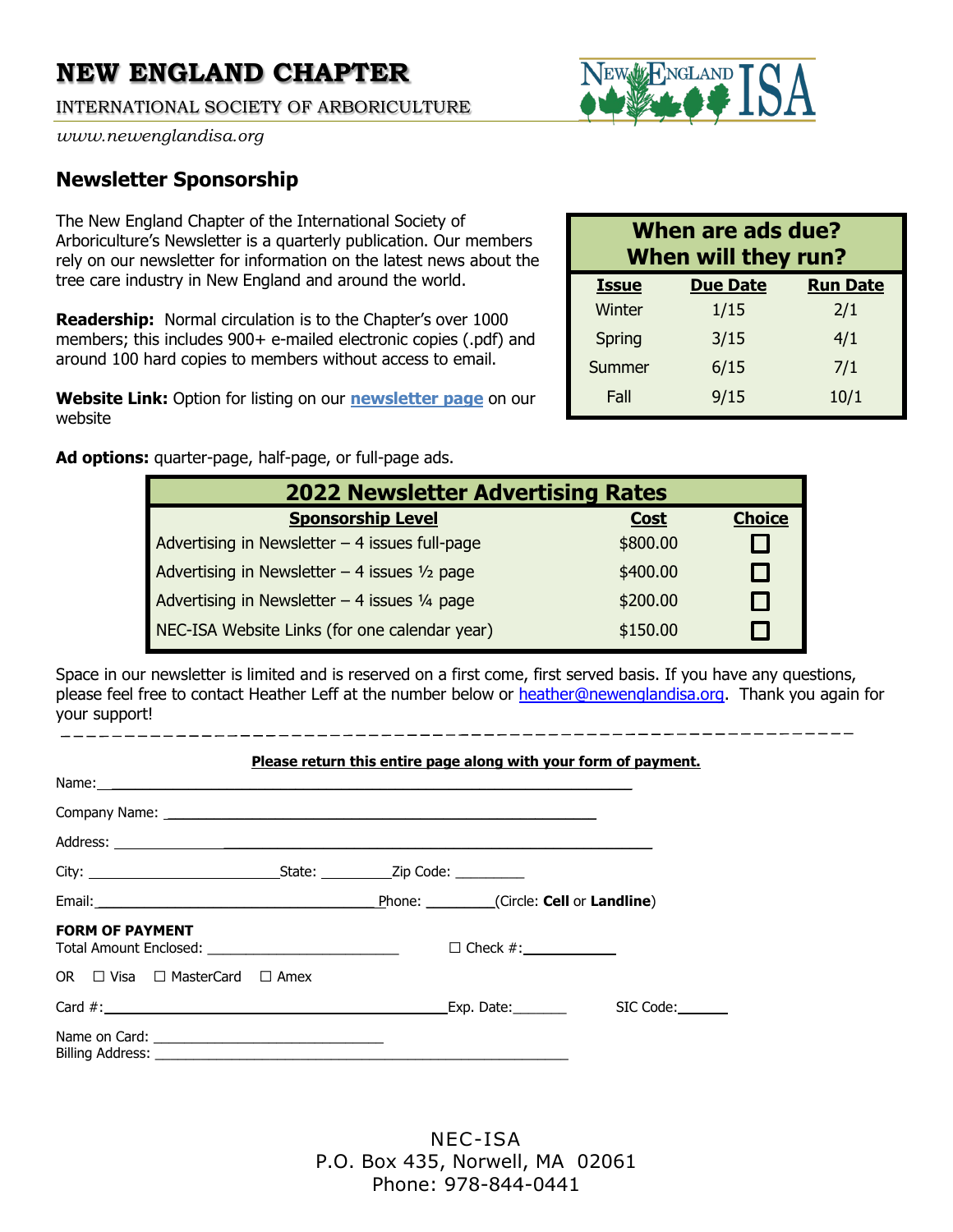

<span id="page-2-0"></span>*www.newenglandisa.org*

### **2022 Annual Conference Sponsorship & Exhibitor Opportunities 56th Annual Conference, October 1-3, 2022 | Sheraton Framingham, MA**

The Annual Conference is a great place to connect with arborists and other professionals from all over New England. Our conference, held every fall, typically draws two-hundred and fifty arborists and other professionals. Through networking breaks and receptions, there are lots of opportunities to connect with municipal, utility and commercial arborists from New England and beyond.

|                                                                       | <b>Acorn</b><br>\$100 | <b>Seedling</b><br>\$200 | <b>Sapling</b><br>\$400 | <b>Tree I</b><br>\$500 | <b>Tree II</b><br>\$750 | <b>Bronze</b><br>\$1500 | <b>Silver</b><br>\$2500 | Gold<br>\$5000 |
|-----------------------------------------------------------------------|-----------------------|--------------------------|-------------------------|------------------------|-------------------------|-------------------------|-------------------------|----------------|
| <b>Make your</b><br><b>Selection</b>                                  |                       |                          |                         |                        |                         |                         |                         |                |
| <b>Listed in Annual</b><br><b>Conference</b><br>Program               | NEW THE ISA           | November ISA             | November ISA            | November ISA           | New THE ISA             | Note of ISA             | Note of ISA             | NEW ISA        |
| Thank you in<br><b>Winter Newsletter</b>                              |                       | NEW BOAT ISA             | NEW OF ISA              | NEW THE ISA            | New ISA                 | New Beauty ISA          | No Second ISA           | NEW ISA        |
| <b>Company Name</b><br>and Logo Added to<br>our Website               |                       |                          | NEW YORK ISA            | NEW BEAT ISA           | November ISA            | NEW YORK ISA            | NEW YORK ISA            | NEW ISA        |
| Logo on<br><b>Conference</b><br><b>Signage</b>                        |                       |                          |                         | NEW ISA                | No Second ISA           | NEW ISA                 | NEW ISA                 | NEW ISA        |
| 1-Year NE-ISA<br><b>Chapter</b><br><b>Membership</b>                  |                       |                          |                         | NEW BROADWISA          | New THE ISA             | Note of ISA             | Note of ISA             | Note of ISA    |
| <b>Free Exhibitor</b><br>Package*                                     |                       |                          |                         |                        | NEW BOAT ISA            | NEW ISA                 | NEW ISA                 | NEW ISA        |
| <b>Thanked During</b><br><b>Awards Ceremony</b>                       |                       |                          |                         |                        |                         | NEW OF ISA              | NEW BOAT ISA            | NEW OF ISA     |
| <b>Break or Breakfast</b><br><b>Sponsor</b><br><b>With Signage</b>    |                       |                          |                         |                        |                         | NEW BOARD ISA           | New Beautist            | New Base ISA   |
| <b>Luncheon or</b><br><b>Reception Sponsor</b><br><b>With Signage</b> |                       |                          |                         |                        |                         |                         | NEW THE ISA             | NEW OF ISA     |
| <b>Conference</b><br><b>Sponsor</b><br><b>With Signage</b>            |                       |                          |                         |                        |                         |                         |                         | NEW ISA        |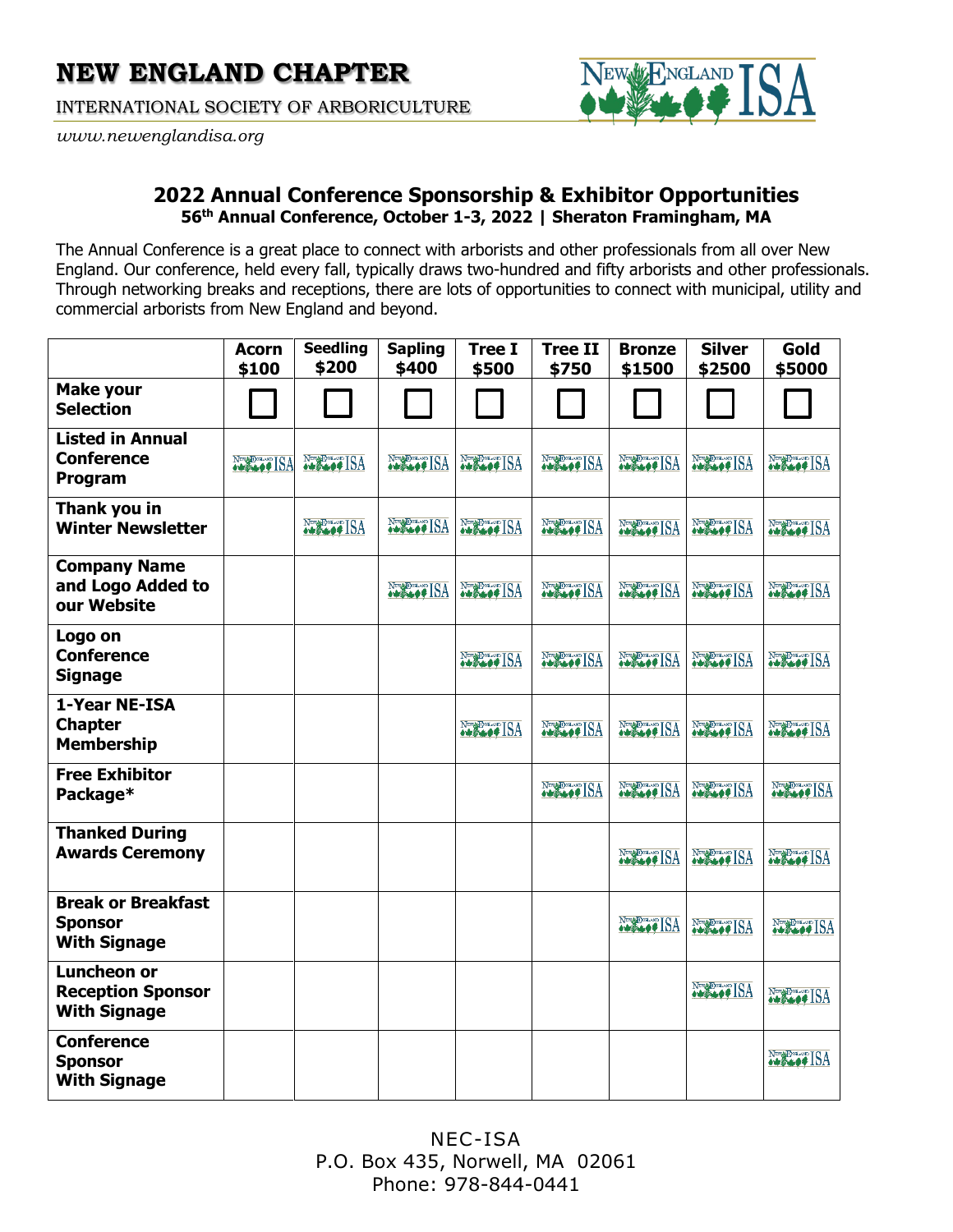INTERNATIONAL SOCIETY OF ARBORICULTURE



*www.newenglandisa.org*

## **2022 Annual Conference Exhibitor Opportunities**

| <b>Exhibitor Booth</b><br>\$500       | Exhibitor fee will include one skirted, 6-foot conference table<br>and two chairs it will also include 1 ticket to the banquet.<br>Additional booth personnel - \$100 ea.                                                                                      |  |
|---------------------------------------|----------------------------------------------------------------------------------------------------------------------------------------------------------------------------------------------------------------------------------------------------------------|--|
| <b>Non-Profit Exhibitor</b><br>\$100  | Non-Profit Exhibitor fee will include one skirted, 6-foot table<br>and 2 chairs it will also include 1 ticket to the banquet. This is<br>meant for non-profit that will not be attending the meeting,<br>but working the booth.                                |  |
| <b>Non-Profit DISPLAY ONLY (FREE)</b> | You can send materials with a registered attendee or ship<br>them to: Heather Leff, 63 Stetson Road, Norwell, MA 02061.<br>Please check here and fill out the information below so that we<br>know to expect your materials AND we can reserve you a<br>table. |  |

## **Please return this form along with your form of payment.**

|                                                                                                           | Phone: ________(Circle: Cell or Landline) |  |
|-----------------------------------------------------------------------------------------------------------|-------------------------------------------|--|
| <b>Choose all that apply:</b> I will be sponsoring <b>in the South State 1 will be exhibiting</b>         |                                           |  |
| <b>FORM OF PAYMENT</b><br>Total Amount Enclosed: __________________________________ □ Check #:___________ |                                           |  |
| OR $\Box$ Visa $\Box$ MasterCard $\Box$ Amex                                                              |                                           |  |
|                                                                                                           |                                           |  |
|                                                                                                           |                                           |  |
|                                                                                                           |                                           |  |
|                                                                                                           | *Exhibitors                               |  |
| I will need power at my booth: Yes<br>No                                                                  |                                           |  |
| I will need outdoor space: Yes  <br>No I                                                                  |                                           |  |

Outdoor space is in a parking lot adjacent to the indoor space and can accommodate larger equipment chippers, bucket trucks, scissor-lifts, etc. It INCLUDES a 6'table indoors. **Please describe the equipment you will be bringing:**

> NEC-ISA P.O. Box 435, Norwell, MA 02061 Phone: 978-844-0441